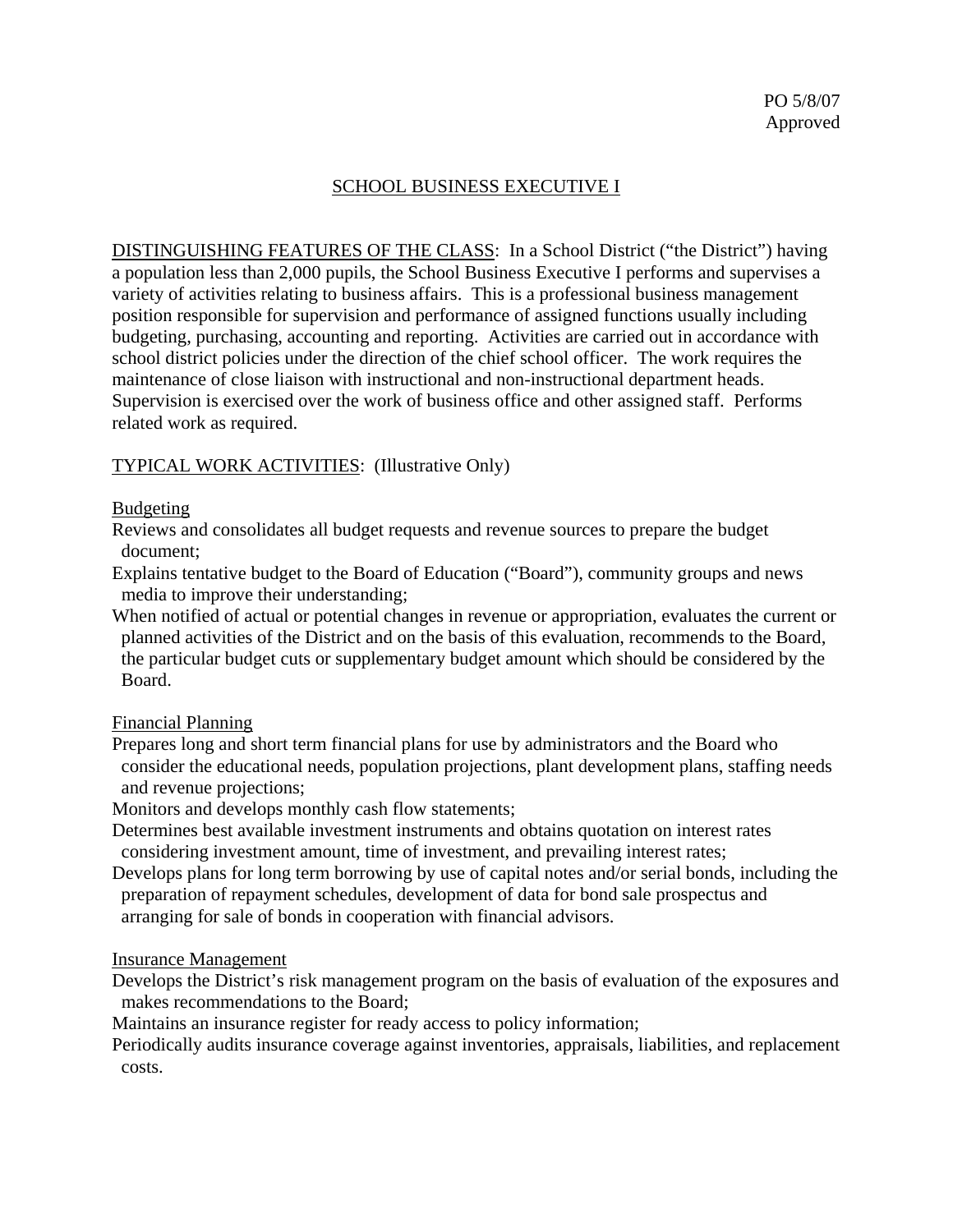### Personnel (Non-Instructional)

Directs the maintenance of personnel records to control employee pay, vacation, sick leave, insurance, and retirement files for use in personnel transactions and resolution of personnel problems;

Maintains or delegates and supervises continuous communication with municipal civil service agency for reporting of personnel transactions and to assure conformance with civil service laws and rules.

### Union Negotiations and Contract Administration

Provides financial and other data to a negotiator, negotiating team, fact finder, mediator, or arbitrator, before, during or after contract negotiations;

Prepares and delivers to instructional and non-instructional employee organization representatives, any data authorized by the Board for use in contract negotiation and administration;

Negotiates employer-employee contracts for the Board with non-instructional employee organizations and prepares minutes of negotiation meetings for the record and Board information.

### Reporting

Supervises preparation and transmits periodic financial reports to appropriate federal and state authorities;

Prepares a variety of special reports on District operations at the request of the Board, Superintendent, state or federal agencies;

Supervises the preparation of monthly internal financial reports and explains them to the Board; Provides information and staff assistance to the District Treasurer for preparation of the annual

financial report for the State Education Department and for public inspection;

Directs studies of financial transactions to prepare cost analysis reports for the Board.

### Food Service

Coordinates fiscal management and reporting functions of food service programs through the establishment of a system of controls to ensure compliance with federal, state and Board requirements.

### Facilities, Operations, Maintenance and Safety

Directs through supervisory staff, district facilities operations, maintenance, security, safety activities and preventative maintenance program;

Reviews and participates in periodic staff inspections of District facilities to determine needed improvements, replacements, and correction of safety hazards;

Maintains communication links with suppliers of plant services and materials to develop current information for decision making on purchasing and product utilization.

### Transportation

Directs through supervisory staff, the District transportation program;

Reviews and participates in safety program;

Monitors District's participation in federal, state and Board requirements for transportation employees.